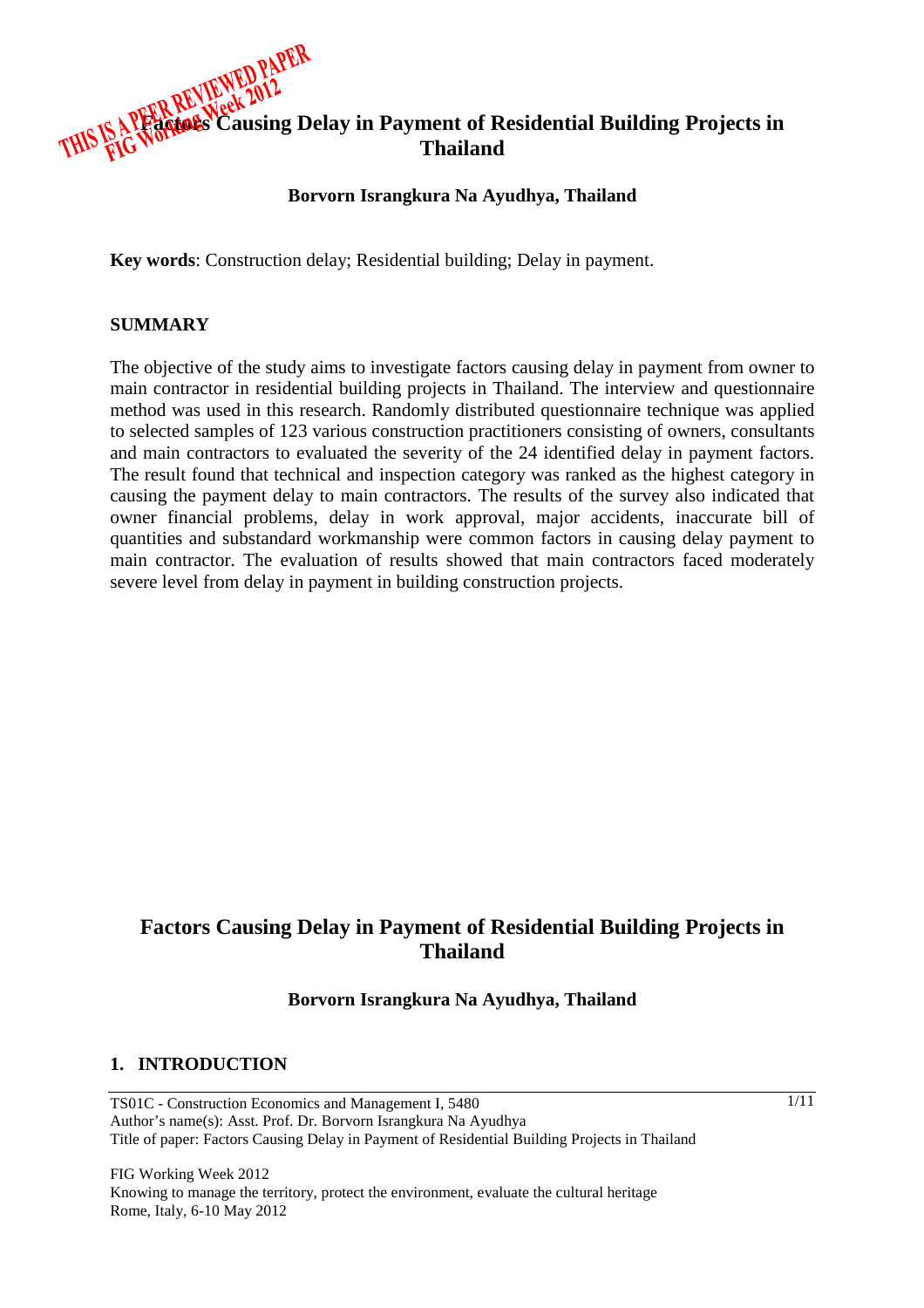Construction delay can be observed by several indication factors. One significant factor is owners' performance in making payment to their creditors. In other words, the prolong time required for the procurement and payment is a strong indicator that company is in financial difficulties. Mohan (2002) reported that on most projects experiencing in procurement delays and high turnover of staff in the firms employed in the projects, resulting in the loss of continuity of construction activities and consequent breakdowns in the command structure and communications. Poh (2005) mentioned that time delays and cost overruns, diminution of respect between parties, additional expense in managerial and administration, rework and relocation costs and possibility of litigation were the main causes of delay in client organizations. Rider and Finnegan (2005) mentioned that governmental fines and penalties, additional rental expense, interest charges and third party claims were main excuses for concurrent delay from owner's perspective. Toor and Ogunlana (2008) found in their study that lack of resources, poor contractor management, shortages of labour, design delays, planning and scheduling deficiencies, changed orders and contractor's financial difficulties were main problems that causing delay in major construction projects in Thailand. Koushki et al. (2004) also found that changing orders, owners' financial constraints and owners' lack of experience in the construction business, contractor-related problems, materials-related problems were the main causes of time delay and cost increase in the construction of private residential projects in Kuwait. Ogunlana et al. (1996) also surveyed and identified the main causes of delay in construction of high-rise building projects in Bangkok, Thailand were inadequacy of resource supplies, shortcomings and incompetence/inadequacy. Israngkura Na Ayudhya and Kunishima (2006) mentioned that reducing the number of permanent employees on their payrolls, elongating their payments due, selling off unnecessary construction machines and hire less qualified staffs were contractor's priority option to cut costs and alleviate the lost. Abd et al. (1998) reviewed on factors of non-excusable delays that influence contractor's performance, materials, equipment and labour related delays were identified as major causes of contractor's performance delays. Lan (1997) also found materials out of stock, limit workers and lack of safety performance were main cause of financial shortages which the main contractor companies were not much concern about their cash flow management. With the economic recovery currently taking place in Thailand, residential building construction contributes to a large portion of the construction sector. Therefore, the objective of this study is to determine the main causes of delay in payment for residential building projects in Bangkok, Thailand. This paper identified and examined the causes of delay in payment on the residential building projects which were the period after award of the contract when the actual construction was carry on. The study was based on data relating to residential building projects in Bangkok, Thailand.

## **2. LITERATURE REVIEW**

Delay was generally acknowledged as the most common, costly, complex and risky problem encountered in construction project. Construction project could be susceptible to considerable pressure on the time delay. Such pressure environments lead to extension of time and cost. Delays in construction might be caused by one or a combination of several reasons. It might start with a simple reason and lead to a substantial set of interrelated complex disputes in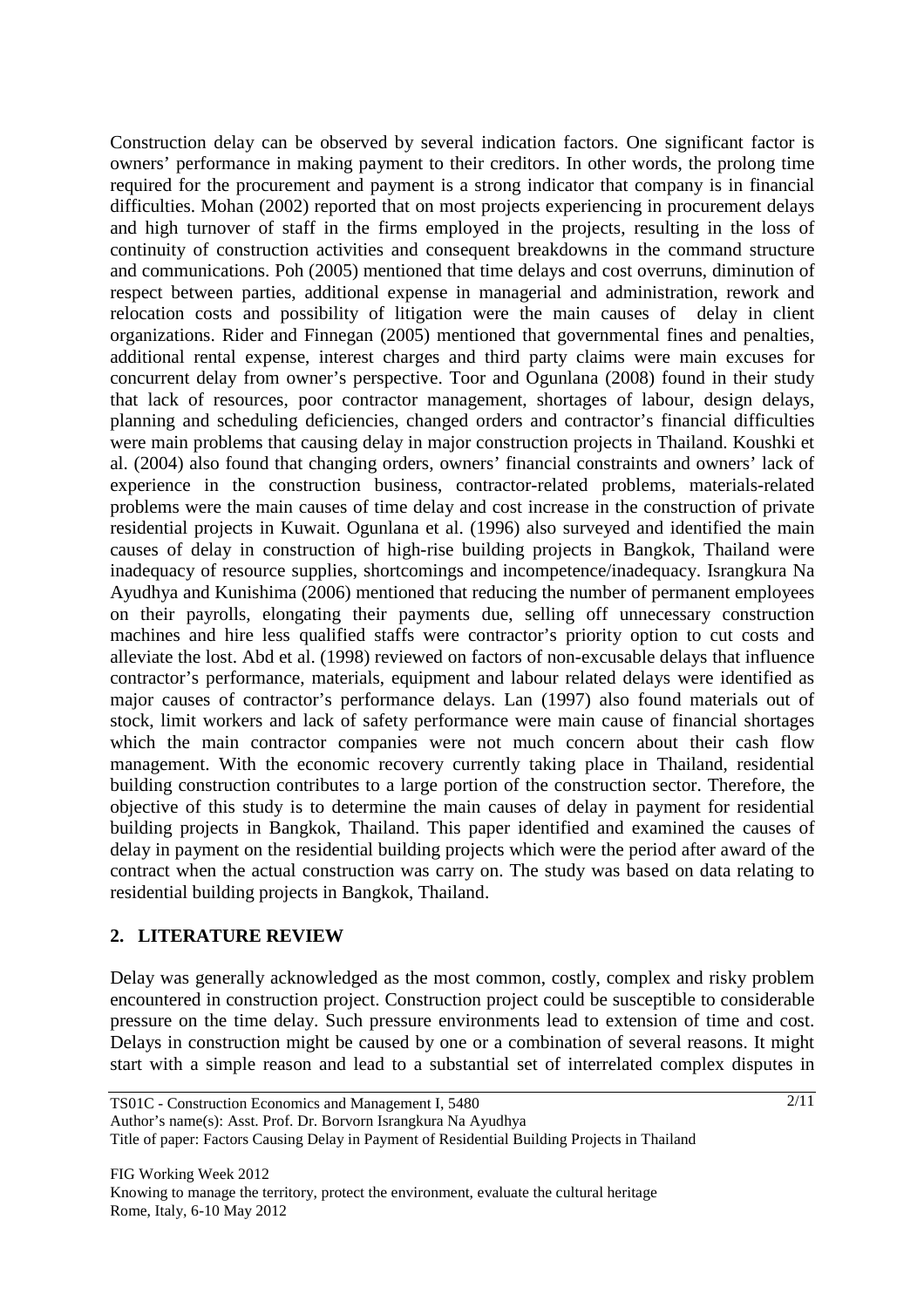contract agreement. Most of the typical delays were unrealistic contract duration and cost, differing site conditions, change orders, delays, impact and ripple effects of delays, evaluation the quality and quantity of works, owner furnished items, difference in the interpretation of plans and specifications, unfulfilled duties, acceleration, inefficiency and disruption (Khalili and Al-Ghafly, 1999).

Delay payment between owner and their creditors in residential building projects were initially caused from imbalance between demand and supply in real estate which was consequence of financial crisis (Kongprasert<sup>1</sup>, 2009). The situation initially had an impact on the debtor's ability to make mortgage loan payments under real estate purchase agreements, and then impact spread to the financial sector. The situation was the result of the burst of the real estate bubble because of the deep plunges in real estate prices. Therefore, the loan debtors were unable to pay their home mortgage installments, intentionally evaded their obligations under mortgage agreement (Kongprasert<sup>2</sup>, 2009). Banks would then be tightening on their loan policy. Consequence, Banks would likely offer lesser amounts and shorter loan term. Owner companies could experience financial problems and subsequently had difficulties paying their main contractor, consultants and material suppliers, and thus the progress of project was compromised.

Cost overruns might amount to a substantial percentage of the overall contract value and delays might reach disturbing proportions. The allocation of risk among the owner, the main contractor and the designer was stated in the construction contract. However, the construction contract was typically prepared by the owner who ensured that a considerable portion of the risk rests with the main contractor. The main contractor therefore faced a multitude of risk among which are inflation, strikes, labor problems, adverse weather, accidents, shortages of materials and staffs and unforeseen conditions at the construction site (Wong, 2006). Sambasivan and Soon (2007) have developed 28 construction delay factors in construction and categorized into eight main groups. These are client-related, contractor-related, consultant-related, material-related, labour and equipment related, financial related contract related and external factors. Algahbari et al. (2005) reported that a financial related factor was one of the most critical factors that cause delays in construction projects. Sweis et al. (2007) also found in their survey that financial difficulties factor caused delay in construction projects. As the size of construction increases further materials, time and labour are required. In which main contractors were forced to beyond their normal financial capability. Imbalances in risk allocation may usually end up in disputes between involved parties and probably seek for settlement in court. As the review of the literature above indicates that construction practitioners have not still received the attention from both national and international researchers in general, and or from the aggressive moment of demand and supply change on building residential market of the Bangkok in particular. Therefore, a further emphasize on empirical research to complement, understanding and extend existing knowledge is appropriated. The review has underscored that delay factors in construction projects were many and vary from country to country and from one circumstance to another. Therefore, In principle, delay hinder or even prevent the implementation of construction projects. The danger of appearance and consequences of delay increases with the duration of project. Delays are harmful and should be reduced to the objectively lowest level possible.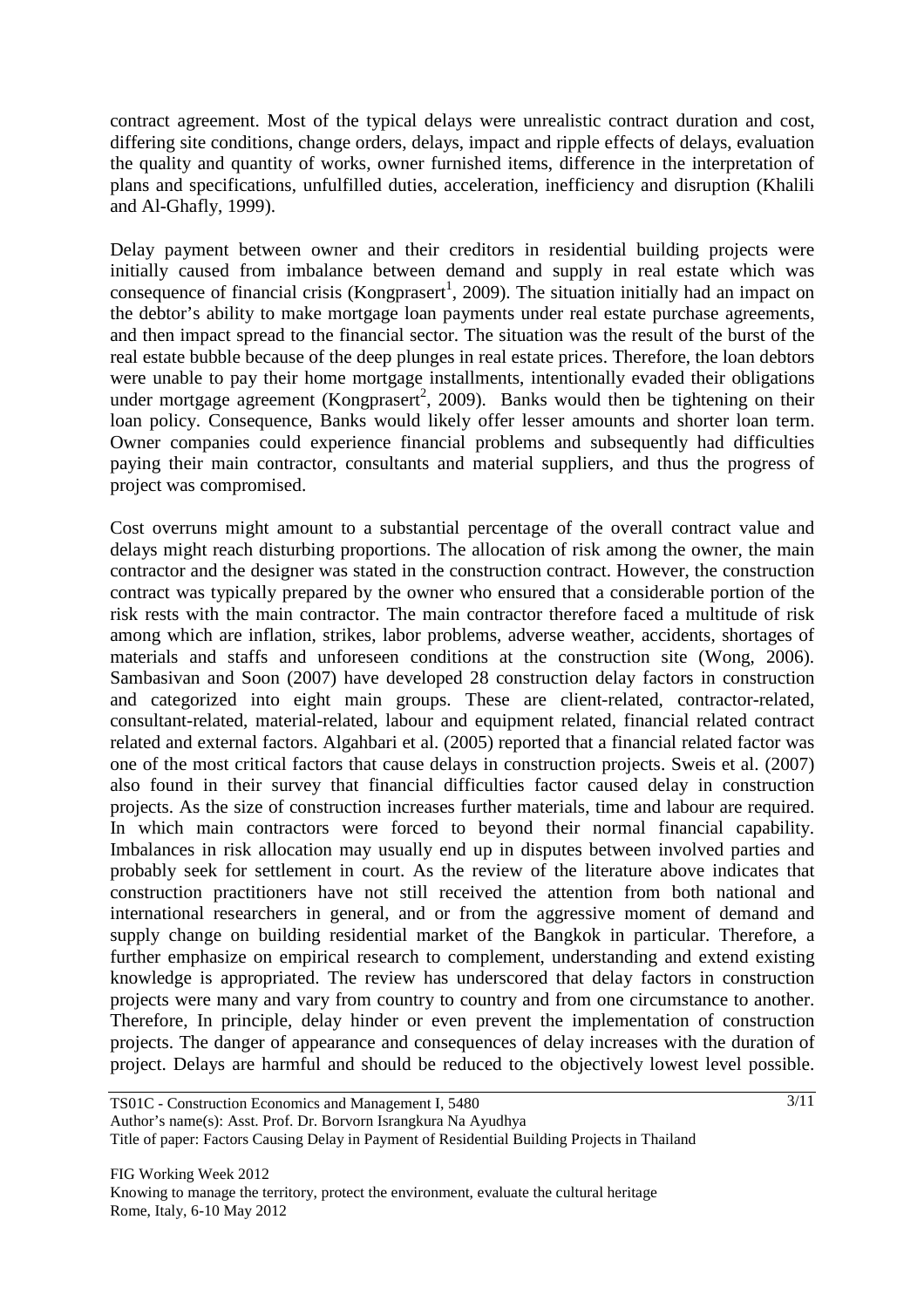For that purpose, author tries to identify and evaluate the delay in payment risks in construction project. Recognition and assessment of identified possible delay in payment risks present a measure of the project team management's ability to control risks and thereby reducing the possibility of damage. The increased interest in construction delays and litigation are due, in part, to efforts by the government to reduce construction disputes.

## **3. METHODOLOGY**

The data collection process involved two stages. The first stage consisted of literature review on the causes of delay from documents, reports, rules and regulations, guidelines and procedure prepared by the government institutions/agencies and the consultants and nonstructured interviews of 25 key players involved in the implementation process. The purpose of interviewing the key players was essentially to validate a preliminary set of construction delay causes gleaned from the literature and to determine from their experience other factors which cause delay in payment on residential building projects in Thailand. Their positions are director of engineer division, director of legal and land acquisition division, director of procurement division, director of accounting division, director of budget administration division, project managers, site engineers, accountants, and top executive positions in private construction and consultant companies. This phase resulted in the identification of twentyfour (24) causes of delaying in payment.

The second stage involved the development of questionnaire incorporating with 24 causes of delay in payment and data collection. The questionnaire was structured according to the purpose of study. The questionnaire comprised open-ended and closed-ended questions. The key target is to examine the existing situation, perceptions, feelings, attitudes, problems and difficulties of owners and main contractors/consultants during construction. A hand-delivered questionnaire method was used. The interviewers were available to answer questions relating to the questionnaire. Therefore, low repondent problem could be minimized. The respondents/interviewees were divided into three main groups. The first group was the administration-related department who has responsible for checking and verifying all invoices and documents. Second group was technicals and engineering-related department which has obligation to inspection and issued the certificate of inspection. Third group was financialrelated department who has duty to execute the payment. These were three groups which had been implemented in this study. The convenience or availability sampling approach was used in the selection of respondents. The survey resulted were analyzed by using the severity index approach and the Spearman's rank correlation coefficient formula to measure the degree of agreement in the ranking by contraction practitioners. Based on the response to the survey, a severity index was calculated to interpret the degree of seriousness effect of those problems. This index was calculated as follows (Dominowski, 1980)

Severity index (*I*) 
$$
= \frac{(\sum_{i=0}^{4} (a_i)(x_i))}{(4\sum x_i)} \times 100\%
$$
 (1)

TS01C - Construction Economics and Management I, 5480 Author's name(s): Asst. Prof. Dr. Borvorn Israngkura Na Ayudhya Title of paper: Factors Causing Delay in Payment of Residential Building Projects in Thailand 4/11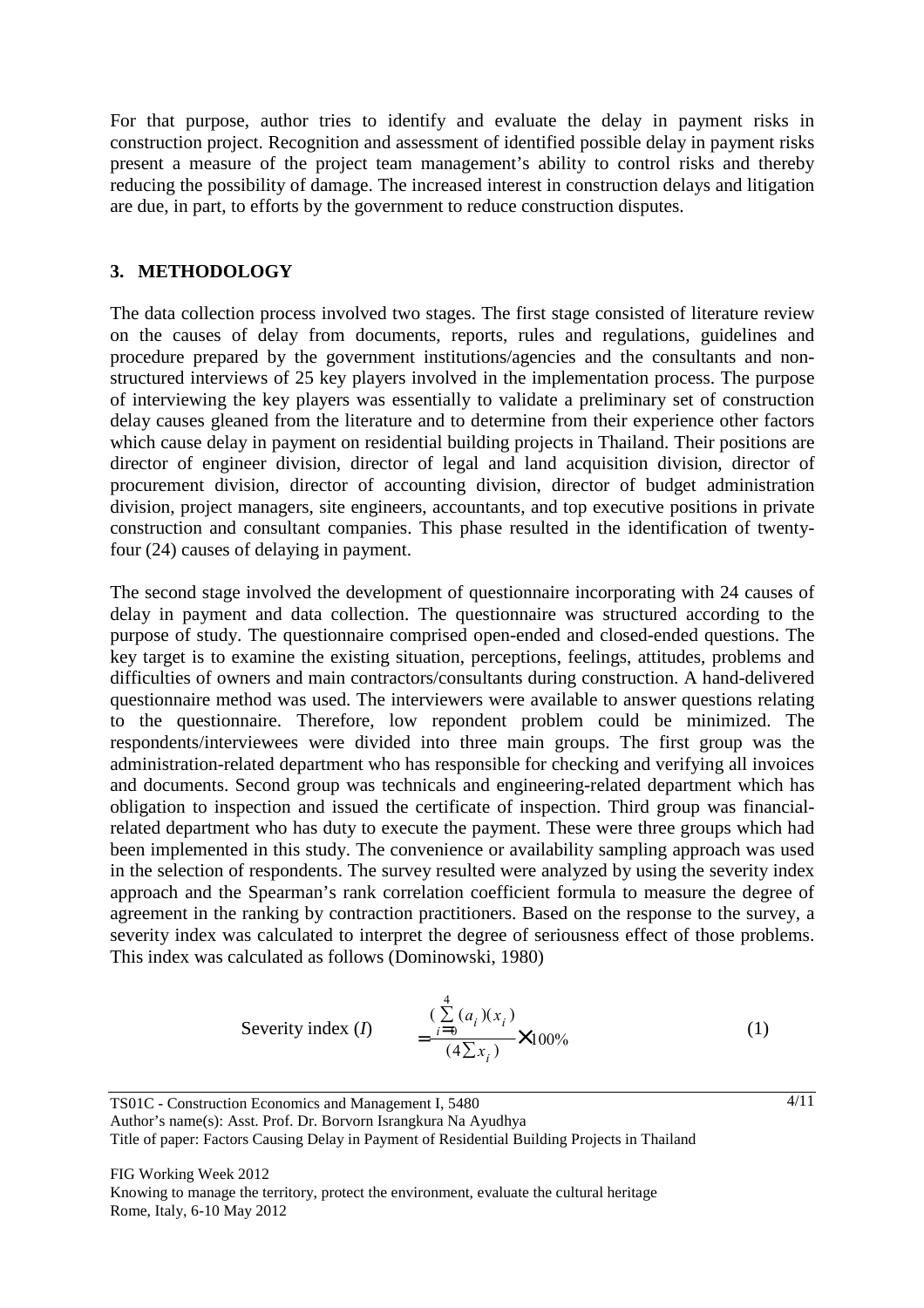where

 $a_i$  = constant expressing weight given to *i*th response:  $i = 0, 1, 2, 3, 4$  $x_i$  = variable expressing frequency of *i* 

The response for  $I = 0, I, 2, 3, 4$  illustrated as follows:  $x_0$  = frequency of very often response and corresponds to  $a_1 = 4$ ; *x*<sub>1</sub> = frequency of often response and corresponds to  $a_2 = 3$ ;  $x_2$  = frequency of moderate response and corresponds to  $a_3 = 2$ ;  $x_3$  = frequency of not often response and corresponds to  $a_2 = 1$ ;  $x_4$  = frequency of seldom response and corresponds to  $a_1 = 0$ ;

Equation (1) was used to calculate the severity index for all delaying in payment factors. The severity index was categorized into five levels. The 0-15.5% was categorized as non severe; 15.5-38.5% is categorized as somewhat non-severe; 38.5-63.5% is categorized as moderately severe; 63.5-88.5% is categorized as severe; and 88.5-100% is categorized as most severe. The categorizations reflect the scale of the respondent's answers to the questionnaire. The severity index of a category was the average severity indexes of all its related problems. The results of the survey are shown in table 3.

#### **Rank agreement**

The spearman's rank correlation, coefficient, rs was used to measure the degree of agreement in the ranking of owners and main contractors. The coefficient can be computed as follows (Dowdy, S & Wearden. S, 1985):

$$
r_s = 1 - \frac{6\sum d^2}{N(N^2 - 1)}
$$
 (2)

where

 $r_s$  = Spearman's rank correlation coefficient.

 $d =$ The difference in ranking between the owner, consultant and main contractor, and

 $N =$ The number of variables, equals to 24 and 4 for all the delay factor and for the main categories of delay in payment, respectively.

### **4. RESULTS AND DISCUSSIONS**

The owners, main contractors and consultants' perspective questionnaire results were computed and analyzed. The delay in payment factors were classified into 4 main categories as administration, financial, technical and inspection and other common category. On the basis of ranking of the factors by the various categories. Table 1 presented type of organization with their response rate. The total rate of return was 67% (123). The owners returned questionnaires with return rate of 58% (30) whilst main contractors and consultant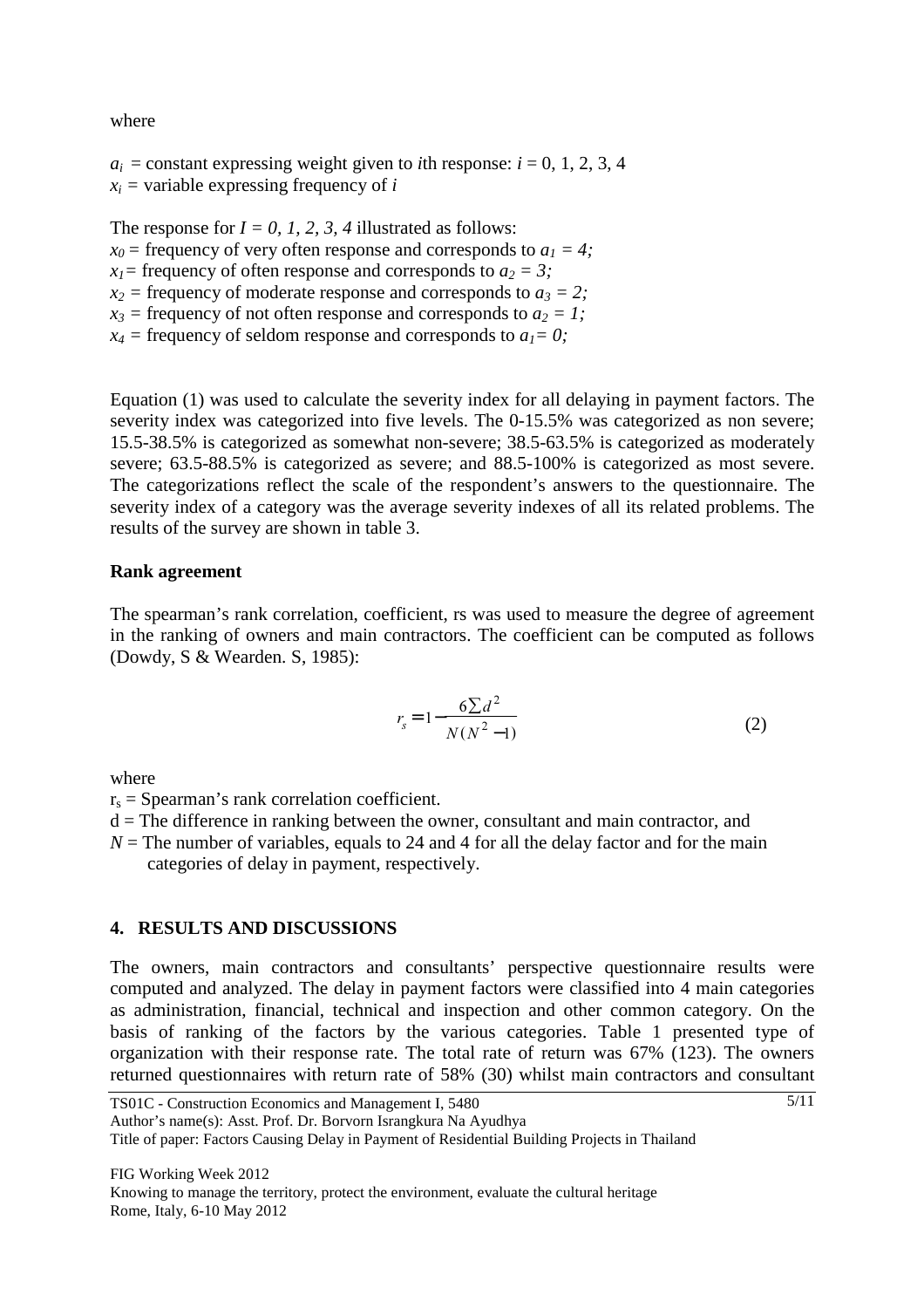companies returned questionnaires with return rate of 72% (47) and 70% (46) respectively. The evaluation of overall return rate was considered as excellent (Babbie, 1989). He suggested that any rate of return over 50% can considerably be reported, while the overall value above 60% and 70% can be mentioned as good and excellent respectively.

Information on type of building projects showed in table 2. While, A summary of all causes of payment delay factors, ranking, and overall ranking as identified by respondents showed in the table 3. These profiles indicated that delay in making payment to main contractors in residential building projects were fairly common in Thailand. In table 4 showed comparison spearman rank correlation of the ranking of owners, consultants and main contractors for all the causes and for the main categories of delay in payment. The high values of rank correlation coefficients indicate a strong agreement between owners-main contractors, main contractors-consultants and owners-consultants on ranking of all delay in payment factors as well as the four main categories. This correlation between ranking of owners, consultants and main contractors is verified by a hypothesis testing at 95% significant where  $Z = r_s \sqrt{N-1}$ 

| Respondents     |      |        | Number of questionnaires Percentage return |
|-----------------|------|--------|--------------------------------------------|
|                 | Sent | Filled |                                            |
| Owner           | 52   | 30     | 58                                         |
| Main contractor | 65   | 47     | 72                                         |
| Consultant      | 65   | 46     | 70                                         |
| Total           | 172  | 123    |                                            |

Table 1. Type of organization with their response rate.

Table 2. Type of residential building works.

| Respondents                           | Number of<br>projects |
|---------------------------------------|-----------------------|
| High-rise building                    | 50                    |
| Low-rise building (less than 6 story) | 62                    |
| Total                                 | 112                   |

Table 3. Comparison severity index factors in residential building projects.

| <b>Factors</b>                                                                                                                                                                                                                  |       |       | <b>Owner Consultant Main contractor Overall rank</b> |                         |
|---------------------------------------------------------------------------------------------------------------------------------------------------------------------------------------------------------------------------------|-------|-------|------------------------------------------------------|-------------------------|
|                                                                                                                                                                                                                                 | SI(%) | SI(%) | $SI(\% )$                                            |                         |
| <b>Administration category</b>                                                                                                                                                                                                  | 59.5  | 63.1  | 64.1                                                 | $\overline{2}$          |
| Insufficient working drawing details                                                                                                                                                                                            | 62.0  | 71.0  | 66.8                                                 |                         |
| Inaccurate bill of quantities                                                                                                                                                                                                   | 67.4  | 69.4  | 69.4                                                 |                         |
| Violating condition of the contract                                                                                                                                                                                             | 60.2  | 68.9  | 68.6                                                 | 10                      |
| Poorly done planning and scheduling                                                                                                                                                                                             | 63 9  | 63.9  | 63 7                                                 |                         |
| TSHangeCondlengtion Economics and Management 585480                                                                                                                                                                             |       | 59.2  | 67.9                                                 | 6/11<br>15              |
| Anthorie anno Submittero de uhvergen Israngkugo Na Ayudaya 3                                                                                                                                                                    |       |       | 66.0                                                 | 13                      |
| Tübvernamen Fastess Fallesnan Pelavie Payment on Residential Auditing Projects in Fhailand                                                                                                                                      |       |       |                                                      | 21                      |
| <b>Financial category<br/>BG Working Week 2012</b><br>Banks brocedure                                                                                                                                                           | 52.1  | 51.3  | 46.0                                                 | $\overline{\mathbf{4}}$ |
|                                                                                                                                                                                                                                 |       |       |                                                      | 19                      |
|                                                                                                                                                                                                                                 |       |       |                                                      |                         |
| Enowing Browning the territory, protect the environment, evaluate the cultural heritage<br>Dwner I mancing the territory, protect the environment, evaluate the cultural heritage<br>Rome, Italy 6-10 May 2012<br>Exchange rate |       |       |                                                      | 23                      |
| Inflation                                                                                                                                                                                                                       | 34.2  | 30.6  | 24.5                                                 | 24                      |
| Fluctuation in materials cost and labor                                                                                                                                                                                         | 63.7  | 66.7  | 63.0                                                 | 12                      |
| <b>Technicals and inspection category</b>                                                                                                                                                                                       | 61.8  | 64.0  | 62.2                                                 | 1                       |
| Adverse weather conditions                                                                                                                                                                                                      | 61    | 68.4  | 66.5                                                 |                         |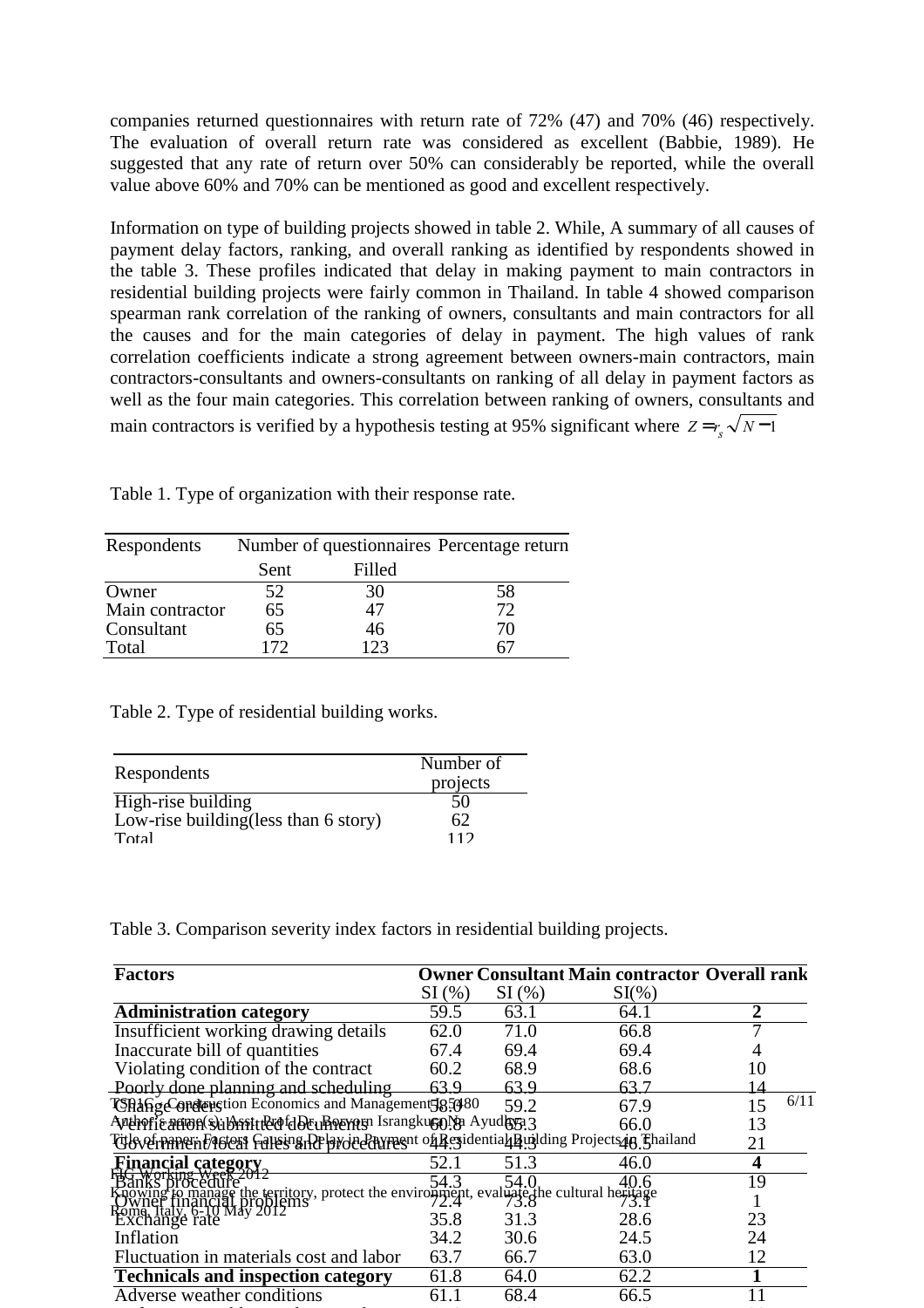Table 4. Comparison spearman rank correlation

| Delay category                 | Spearman rank correlation coefficient   |      |  |
|--------------------------------|-----------------------------------------|------|--|
|                                | Main delay categories All delay factors |      |  |
| <b>Owners-Main contractors</b> | 0.8                                     | 0.85 |  |
| Main contractors-Consultants   | 0.8                                     | 0.79 |  |
| <b>Owners-Consultants</b>      |                                         | 0.61 |  |

The results exhibited that there were several important factors underlying causes of delay in payment from owner to main contractor in residential building projects. The five highest severity index factors agreed by owners, consultants and main contractor showed in table 3. The owner's perspective was owner financial problems, unexpected social events, supervisor incompetence, inaccurate bill of quantities and delay in work approval. Whereas, consultant's perspective on delay in payment from owner to main contractor were owner financial problems, delay in work approval, unexpected social events, insufficient working drawing details and supervisor incompetence. While, main contractor's point of view on cause of delay in payment were owner financial problems, delay in work approval, slow in making decision from owner, substandard working manship and inaccurate bill of quantities.

In residential building projects, there were several delays on both interim and final payment of completed work which had been found from interviews. Failure to provide adequate funding

7/11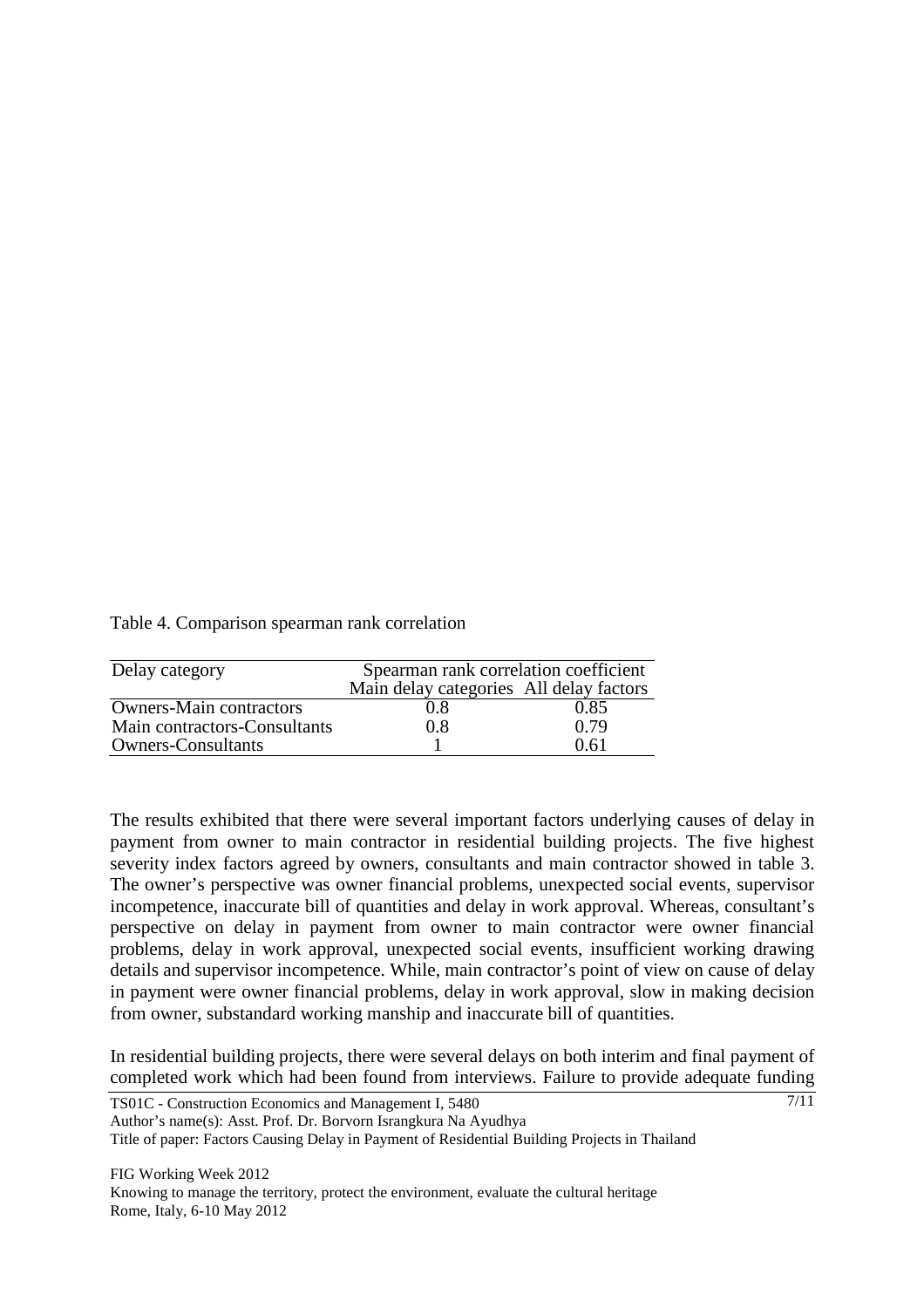resources to main contractors for work done would make it difficult for main contractor to meet agreed objectives.

The first most important factor attributing to the cause of delay in payment from owner to main contractor was owner financial problems. For the medium scale of owners, the delay in payment was caused unpredicted evens. The construction projects were too expensive for one owner to raise capital without co-investors support. As the result from unexpected evens, the owners budget were affected. Owners did not prepare for unexpected events especially borne with further expense than it was originally estimated. A flexiable capital budget usually came with further interest loan rate. While, larger size company had a greater capacity for allocating resources and absorbing risks which lead to greater assumption of control. The ability to absorb risk, allocate abundant resources, and decrease transaction costs permits a reduction in uncertainty related to delay in payment and completion of the project.

The second most important factor was delay in work approval. There were often complains from main contractors to consultants and owners that the evaluation of both quality and quantity of completed work was caused in late payment. This was due to difference on aspect of quality and measurement of quantity of completed works. Presently, the quality control was responsible by the main contractor side whereas the acceptance testing responsibility falls into the public engineer's hand. The acceptance testing includes inspection, identification and evaluation according to the result. Therefore, the quality assurance was fully responsible by owner side. Consequence, as the size of project increases the monitoring control for quality assurance was forced to its limit with the inspection performance.

The third most important factor was major accidents. Fatal or serious accidents could cause serious delay to construction schedule. Involved authorities would take seriously on accident and probably cease construction related activities till safety procedure was employed. Such fatal accident would normally take a week to investigate on site. Furthermore, it was sometime impossible to foresee accident which affected the work and schedule of construction project. Unexpected social events and surprises were often discovered, the existence of worker funeral. Friends and their relative of host normally took a few days off to pay their respect on sad event. The most frequent causes of serious accidents at work were falls, workers' presence within a machine operation danger zone and falling objects. Common causes for irregularities leading to accidents include unsuitable work methods, poor work organization, inadequate equipment, lack of attention, underestimating or lack of familiarity with hazards, poor or insufficient work safety for workers, and inadequate or non-existent supervision by superiors.

The fourth most important factor was inaccurate bill of quantities. This caused repeatition of works and further expense on correction of damages. The payment was only made to main contractor when all required documents were verified. If there was a mistake in number it would affect both quality and quantities of the work consequence create problems among involved parties.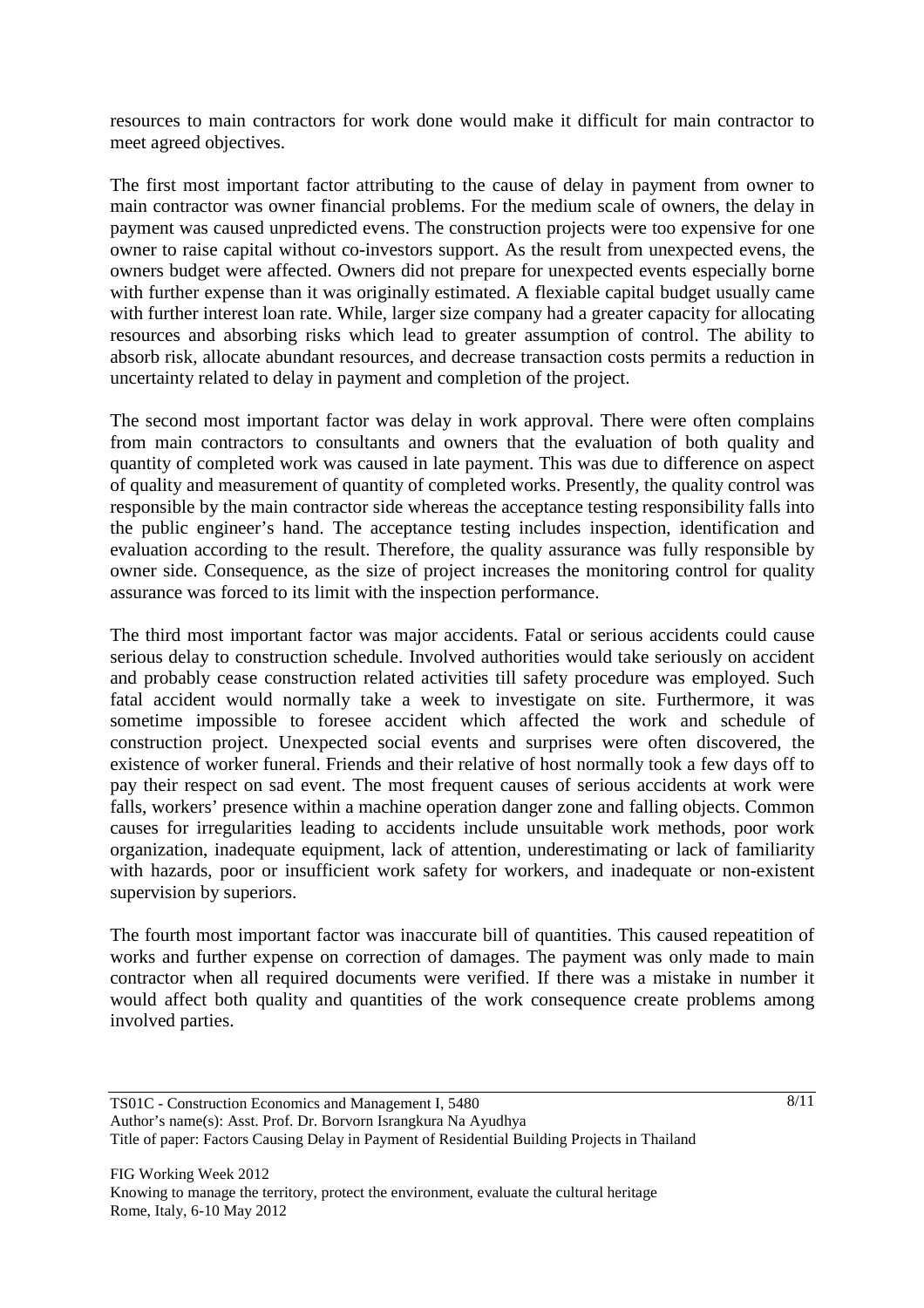The fifth most important factor was substandard workmanship. A common of this defect was cracks in the structure and foundation of a building. However, interviewees gave further explain on substandard workmanship that can be caused from a combination of unskilled labors, lack of supervision, low bidding offer which lead enviably sublet work to low quality nominated subcontractors. It was a duty of quantity surveyor and inspection engineer to verify and inspect accordingly to contract agreement. Therefore, works were needed to be redone till agreed requirement.

## **5. CONCLUSIONS**

The conclusion can be drawn from the result of the study inwhich sought the views of clients, consultants and main contractors on the relative importance of the delay in payment factors in residential building projects in Bangkok, Thailand. This study had classified four main categories which were administration, financial, technical and inspection and other common and identified twenty-four causes of delay in payment factors. The result showed that main contractors faced moderately severe impact from four main categories of delaying in payment. All the three groups of respondents generally agreed that the top five causes of delay in payment factors arranged in descending order of severity were owner financial problems, delay in work approval, major accidents, inaccurate bill of quantities and substandard workmanship. However, accumulated conflict and dispute experiences between owners of the projects and their main contractors lead to a tendency of resulting in construction delays and cost overruns. Therefore, main contractors had usually been disqualified and replaced.

## **ACKNOWLEDGEMENT**

This study was partly financially supported by Grant-in-Aid for Scientific Research No.18206048 from Ministry of Education, Culture, Sports, Science and Technology of Japan.

## **REFERENCE**

- Abd, Majd, M. Z. and McCaffer, R. (1998) Factors of nonexcusable delays that influence contractor's performance. *Journal of Management and Engineering*, 14(3), 42-49.
- Alaghbari, W. (2005) Factors affecting construction speed of industrialized building system in Malaysia, Master's thesis, University Putra Malaysia, Serdang.
- Dlaka, M.M. and Culpin, M.F. (1990) Reasons for overrun in public sector construction projects in Nigeri. *International Journal of Project Management*, 8(4), 237-241.
- Dominowski, R. (1980). Research methods. New Jersey: Prentice Hall. Englewood Cliffs.
- Dowdy, S. and Wearden, S. (1985) Statistics for research.  $2^{nd}$  Ed. New York: John Wiley & Sons.
- Giridhar, P. and Ramesh, K. (1998) Effective management of Turnkey projects. Aace Transactions, PM&-PM11.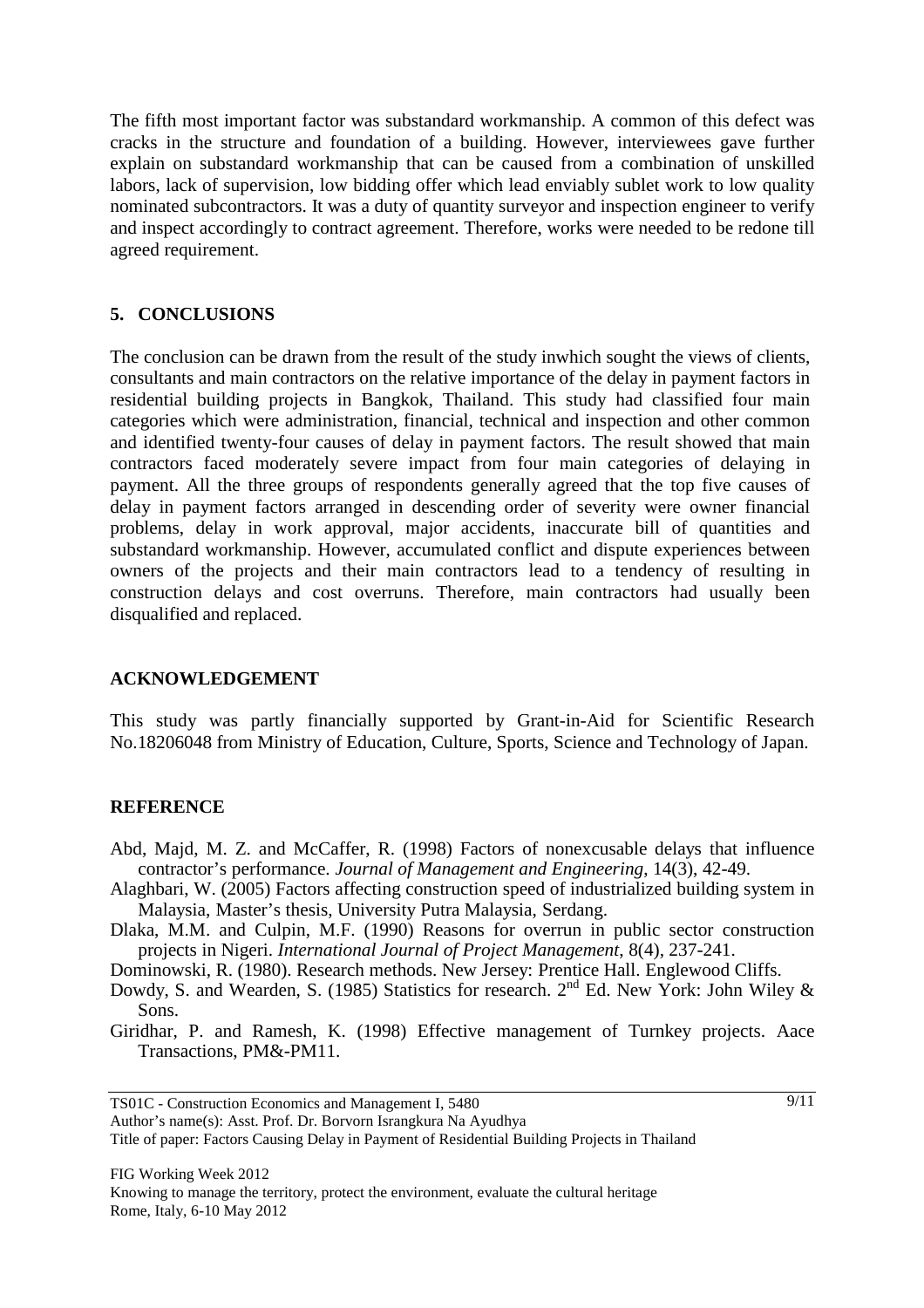- Groton, J. P. (1997) Alternative dispute resolution in the construction industry. *Dispute Resolution Journal*, Summer, 49-57.
- Kaming, P. F., Olomaliye, P. O., Holt and G. D. and Harris, F. C. (1997) Factors influencing construction time and cost overruns on high rise projects. *Construction Engineering and Economics*, 15, 83-94.
- Kongprasert, T<sup>1</sup>. (2009) Thailand and the hamberger crisis (1). *Thai World Affairs Center*. *Report*, January, 1-4.
- Kongprasert, T<sup>2</sup>. (2009) Thailand and the hamburger crisis (2). *Thai World Affaris Center*. *Report*, February, 1-5.
- Khalil, A. and Al-Ghafly, M. A. (1999) Delay in public utility projects in Saudi Arabia. *International Journal of Project Management,* 17(2), 101-106.
- Lan, D.T.X. (1997) *Assessment of productivity and factors for Vietnam's construction personal*. Unpublished master thesis, Asian Institute of Technology. Bangkok.
- Mezher, M. and Tawil, W. (1998) Causes of delays in the construction industry in Lebanon. *Engineering Construction and Architectural Management Journal*, 5(3), 251-260.
- Mobarak, M.S. (2004) Constructions in stumble of large projects, *World Economics*, 146, 96.
- Mansfiled, N.R., Ugwu, O.O. and Doran, T. (1994) Causes of delay and cost overruns in Nigeria construction projects. *International Journal of Project Management*, 12(4), 254- 260.
- Poh, C.K. (2005) The causes of construction dispute on client organizations. Master thesis, University Teknology Malaysia.
- Toor, S.U.R and Ogunlana, S. (2008) Problems causing delays in major construction projects in Thailand. *Construction Management and Economics*, 26, 395-408.
- Ogunlana, S.O., Promkuntong, K. and Vithool, J. (1996) Construction delays in a fastgrowing economy: comparing Thailand with other economies. *International Journal of Project Management*, 14(1), 37-45.
- Okpala, D.C. (1986). *Causes of delay and cost overrun in the construction industry*. CENSER Seminar Series, May.
- Rider, R.J and Finnegan, T.E. (2005) Pacing: an excuse for concurrent delay. AACE International Transactions, CDR.14.1-14.5
- Sambasivan, M. and Soon, Y.W. (2007) Causes and effects of delay in Malaysian construction industry. *International Journal of Project Management*, 25, 517
- Sweis, G., Sweis, R., Hammad, A. and Shboul, A. (2007) delays in construction projects; The case of Jordan. International Journal of Project Management, 26, 665-674.
- Wong, J.T.Y., and Hui, E.C.M. (2006) Construction project risks: further considerations for constructor's pricing in Hong Kong. *Construction Management and Economics*, 24, 425- 438.

#### **BIOGRAPHICAL NOTES**

Assistance Professor Dr. Borvorn Israngkura Na Ayudhya is senior lecturer at Department of Civil Engineering at Rajamangala University of Technology Krungthep. He holds B.Eng in Civil Engineering from University of London, a Master in Structuring Engineering from University of Surrey and a Ph. D. in Construction management and infrastructure system from